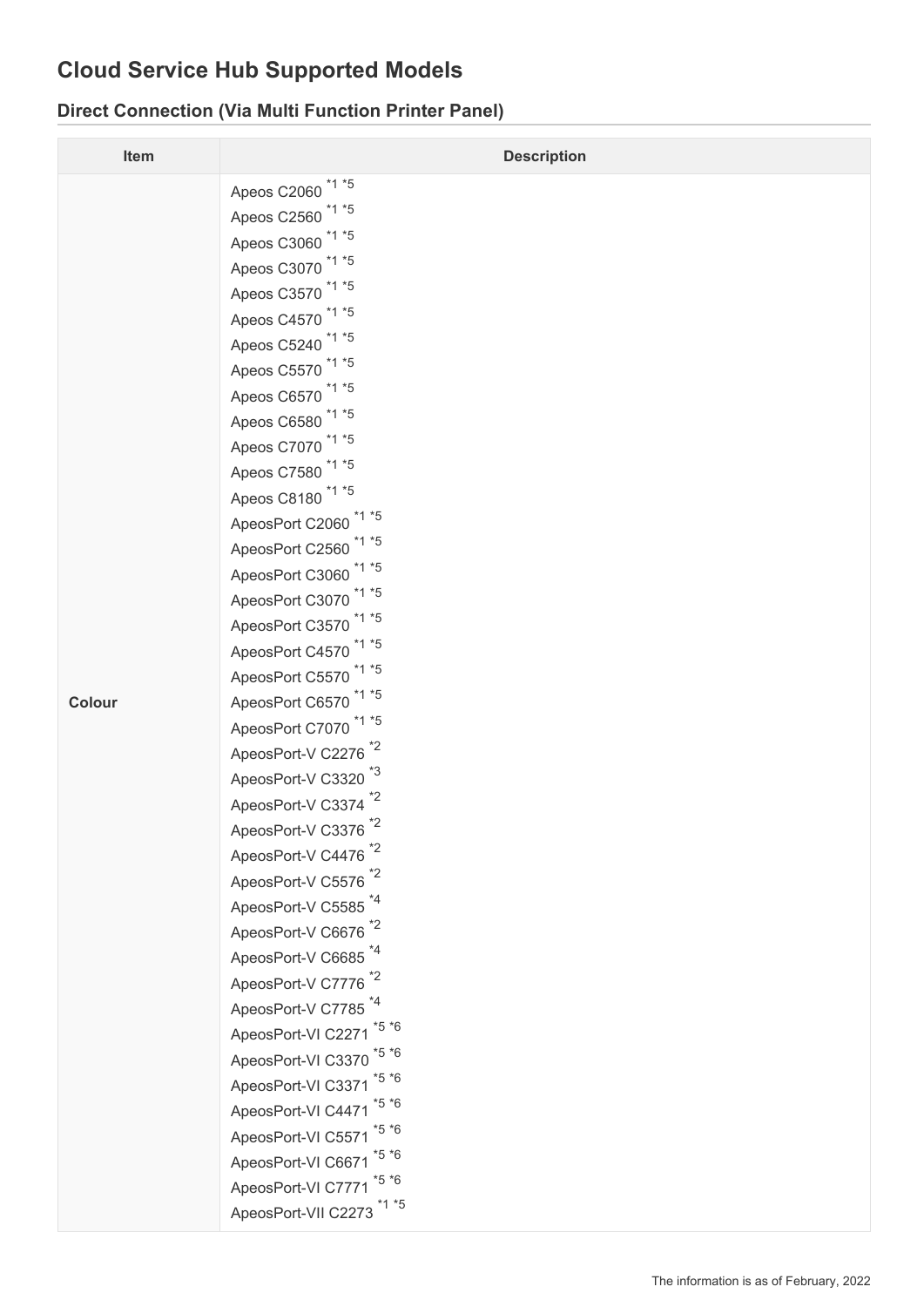| $*1$<br>*5                          |  |  |
|-------------------------------------|--|--|
| ApeosPort-VII C3321<br>*1<br>*5     |  |  |
| ApeosPort-VII C3372<br>$*1$<br>*5   |  |  |
| ApeosPort-VII C3373<br>$*5$<br>*1   |  |  |
| ApeosPort-VII C4421<br>*5<br>*1     |  |  |
| ApeosPort-VII C4473<br>$*5$<br>$*1$ |  |  |
| ApeosPort-VII C5573<br>*1           |  |  |
| *5<br>ApeosPort-VII C5588           |  |  |
| *5<br>*1<br>ApeosPort-VII C6673     |  |  |
| *1<br>*5<br>ApeosPort-VII C6688     |  |  |
| *1<br>*5<br>ApeosPort-VII C7773     |  |  |
| *5<br>*1<br>ApeosPort-VII C7788     |  |  |
| *5<br>ApeosPro C650                 |  |  |
| Έ<br>ApeosPro C750                  |  |  |
| *5<br>*1<br>ApeosPro C810           |  |  |
| *5 *7<br>DocuCentre SC2022          |  |  |
| *8 *9<br>DocuCentre-V C2263         |  |  |
| *8 *9<br>DocuCentre-V C2265         |  |  |
| *2<br>DocuCentre-V C2276            |  |  |
| *2<br>DocuCentre-V C3374            |  |  |
| *2<br>DocuCentre-V C3376            |  |  |
| *2<br>DocuCentre-V C4476            |  |  |
| *2<br>DocuCentre-V C5576            |  |  |
| $*_{4}$<br>DocuCentre-V C5585       |  |  |
| *2<br>DocuCentre-V C6676            |  |  |
| *4<br>DocuCentre-V C6685            |  |  |
| *2<br>DocuCentre-V C7776            |  |  |
| *4<br>DocuCentre-V C7785            |  |  |
| $*5 *6$<br>DocuCentre-VI C2271      |  |  |
| *5 *6<br>DocuCentre-VI C3370        |  |  |
| *5 *6<br>DocuCentre-VI C3371        |  |  |
| $*5 *6$<br>DocuCentre-VI C4471      |  |  |
| $*5 *6$<br>DocuCentre-VI C5571      |  |  |
| *5 *6<br>DocuCentre-VI C6671        |  |  |
| *5 *6<br>DocuCentre-VI C7771        |  |  |
| $*1 * 5$<br>DocuCentre-VII C2273    |  |  |
| *1<br>*5<br>DocuCentre-VII C3372    |  |  |
| *1<br>*5<br>DocuCentre-VII C3373    |  |  |
| *1<br>*5<br>DocuCentre-VII C4473    |  |  |
| *5<br>*1                            |  |  |
| DocuCentre-VII C5573<br>*5<br>*1    |  |  |
| DocuCentre-VII C5588<br>*1<br>*5    |  |  |
| DocuCentre-VII C6673<br>$*1$<br>*5  |  |  |
| DocuCentre-VII C6688<br>*5<br>*1    |  |  |
| DocuCentre-VII C7773<br>*1<br>*5    |  |  |
| DocuCentre-VII C7788<br>$*5 *7$     |  |  |
| DocuPrint CM315 z                   |  |  |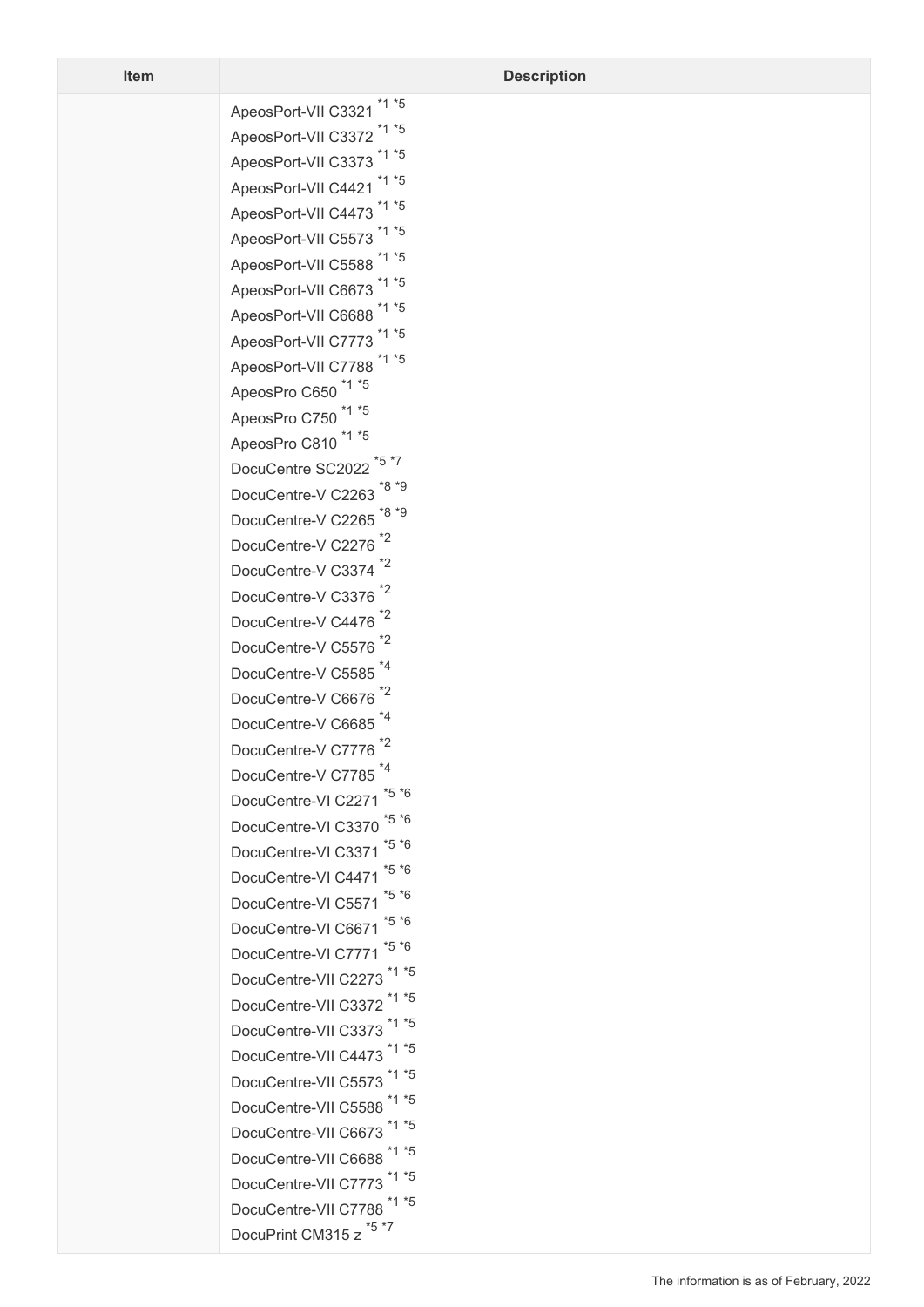| Item       | <b>Description</b>                                                                                                                                                                                                                                                                                                                                                                                                                                                                                                                                                                                                                                                                                                                                                                                                                                                                                                                                                                            |
|------------|-----------------------------------------------------------------------------------------------------------------------------------------------------------------------------------------------------------------------------------------------------------------------------------------------------------------------------------------------------------------------------------------------------------------------------------------------------------------------------------------------------------------------------------------------------------------------------------------------------------------------------------------------------------------------------------------------------------------------------------------------------------------------------------------------------------------------------------------------------------------------------------------------------------------------------------------------------------------------------------------------|
|            | DocuPrint CM318 z *5 *7<br>DocuPrint CM415 AP <sup>*3</sup>                                                                                                                                                                                                                                                                                                                                                                                                                                                                                                                                                                                                                                                                                                                                                                                                                                                                                                                                   |
| <b>B/W</b> | Apeos 2560 <sup>*1 *5</sup><br>Apeos 3060 <sup>*1</sup> *5<br>Apeos 3560 <sup>*1 *5</sup><br>Apeos 4570 <sup>*1</sup> *5<br>Apeos 5570 <sup>*1 *5</sup><br>Apeos 6340 <sup>*1 *5</sup><br>ApeosPort 2560 <sup>*1*5</sup><br>ApeosPort 3060 $*1 **5$<br>ApeosPort 3560 <sup>*1 *5</sup><br>ApeosPort 4570 <sup>*1*5</sup><br>ApeosPort 5570 <sup>*1 *5</sup><br>ApeosPort-V 2060 <sup>*10</sup><br>ApeosPort-V 3060 <sup>*10</sup><br>ApeosPort-V 3065 <sup>*10</sup><br>ApeosPort-V 4020 <sup>*3</sup><br>ApeosPort-V 4070 <sup>*11</sup><br>ApeosPort-V 5070 <sup>*11</sup><br>ApeosPort-V 6080 <sup>*12</sup><br>ApeosPort-V 7080 <sup>*12</sup><br>ApeosPort-VII 4021 *1 *5<br>ApeosPort-VII 5021 *1 *5<br>DocuCentre-V 2060 <sup>*9</sup> *10 *13<br>DocuCentre-V 3060 <sup>*9</sup> *10 *13<br>*9 *10 *13<br>DocuCentre-V 3065<br>DocuCentre-V 4070 *11<br>DocuCentre-V 5070 <sup>*11</sup><br>DocuCentre-V 6080 <sup>*12</sup><br>DocuCentre-V 7080 <sup>*12</sup><br>DocuPrint M465 AP |

- Note: Products for sale may differ according to country or region. For more information, please contact the FUJIFILM Business Innovation office or authorized dealers in each country/region.
- Note: Cloud Service Hub Client App must be installed.
- \*1: You can log in with Azure Active Directory user account.
- \*2: Cloud Service Hub Client App is pre-installed on the device if the version of Controller Software is 1.1.15 or higher.
- \*3: Cloud Service Hub Client App is pre-installed on the device if the version of Controller Software is 1.2.7 or higher.
- \*4: The controller software should be version 1.2.14 or higher. Cloud Service Hub Client App is pre-installed on the device.
- \*5: Cloud Service Hub Client App is pre-installed on the device.
- \*6: If the controller software version is 1.2.4 or higher, you can log in using the Azure Active Directory user account.
- \*7: Finisher support on printing, OCR / Skip Blank Pages / Auto Upright Orientation / Skew Correction on scanning, storage of DocuWorks files or high-compressed PDF, print of DocuWorks files, print restriction, and notification